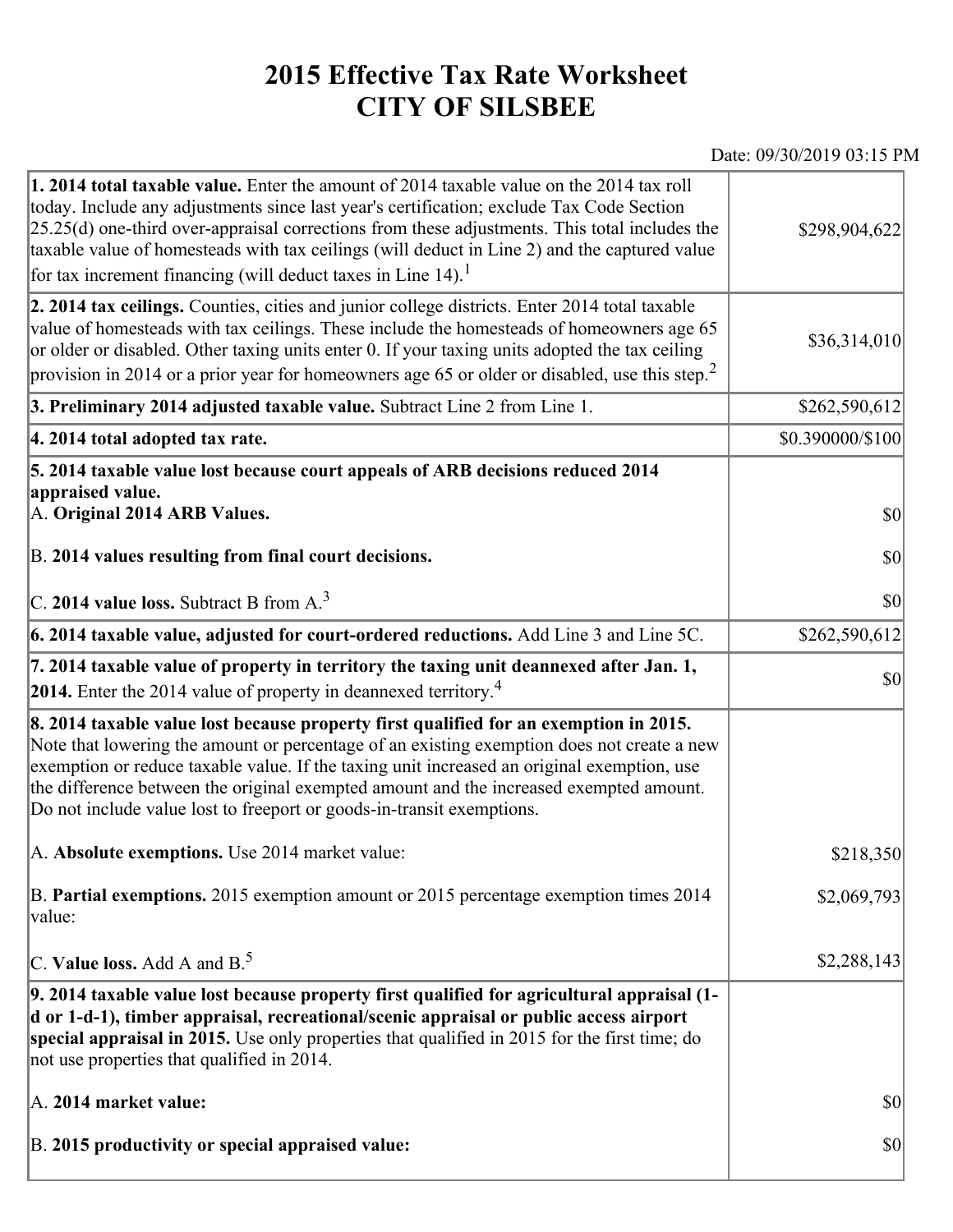| C. Value loss. Subtract B from $A6$                                                                                                                                                                                                                                                                                                                                                                                                                                                                                                                                                                                                                                                                                      | $ 10\rangle$  |
|--------------------------------------------------------------------------------------------------------------------------------------------------------------------------------------------------------------------------------------------------------------------------------------------------------------------------------------------------------------------------------------------------------------------------------------------------------------------------------------------------------------------------------------------------------------------------------------------------------------------------------------------------------------------------------------------------------------------------|---------------|
| 10. Total adjustments for lost value. Add lines 7, 8C and 9C.                                                                                                                                                                                                                                                                                                                                                                                                                                                                                                                                                                                                                                                            | \$2,288,143   |
| 11. 2014 adjusted taxable value. Subtract Line 10 from Line 6.                                                                                                                                                                                                                                                                                                                                                                                                                                                                                                                                                                                                                                                           | \$260,302,469 |
| 12. Adjusted 2014 taxes. Multiply Line 4 by Line 11 and divide by \$100.                                                                                                                                                                                                                                                                                                                                                                                                                                                                                                                                                                                                                                                 | \$1,015,179   |
| 13. Taxes refunded for years preceding tax year 2014. Enter the amount of taxes refunded<br>by the taxing unit for tax years preceding tax year 2014. Types of refunds include court<br>decisions, Tax Code Section 25.25(b) and (c) corrections and Tax Code Section 31.11<br>payment errors. Do not include refunds for tax year 2014. This line applies only to tax years<br>preceding tax year 2014. <sup>7</sup>                                                                                                                                                                                                                                                                                                    | \$620         |
| 14. Taxes in tax increment financing (TIF) for tax year 2014. Enter the amount of taxes<br>paid into the tax increment fund for a reinvestment zone as agreed by the taxing unit. If the<br>taxing unit has no 2015 captured appraised value in Line 16D, enter $0.8$                                                                                                                                                                                                                                                                                                                                                                                                                                                    | 30            |
| 15. Adjusted 2014 taxes with refunds and TIF adjustment. Add Lines 12 and 13, subtract<br>Line $149$                                                                                                                                                                                                                                                                                                                                                                                                                                                                                                                                                                                                                     | \$1,015,799   |
| 16. Total 2015 taxable value on the 2015 certified appraisal roll today. This value<br>includes only certified values and includes the total taxable value of homesteads with tax<br>ceilings (will deduct in Line 18). These homesteads include homeowners age 65 or older or<br>disabled. <sup>10</sup>                                                                                                                                                                                                                                                                                                                                                                                                                |               |
| A. Certified values:                                                                                                                                                                                                                                                                                                                                                                                                                                                                                                                                                                                                                                                                                                     | \$304,745,580 |
| B. Counties: Include railroad rolling stock values certified by the Comptroller's office:                                                                                                                                                                                                                                                                                                                                                                                                                                                                                                                                                                                                                                | \$0           |
| C. Pollution control exemption: Deduct the value of property exempted for the current tax<br>year for the first time as pollution control property:                                                                                                                                                                                                                                                                                                                                                                                                                                                                                                                                                                      | $ 10\rangle$  |
| $\vert$ D. Tax increment financing: Deduct the 2015 captured appraised value of property taxable<br>by a taxing unit in a tax increment financing zone for which the 2015 taxes will be deposited<br>into the tax increment fund. Do not include any new property value that will be included in<br>Line 21 below. <sup>11</sup>                                                                                                                                                                                                                                                                                                                                                                                         | \$0           |
| E. Total 2015 value. Add A and B, then subtract C and D.                                                                                                                                                                                                                                                                                                                                                                                                                                                                                                                                                                                                                                                                 | \$304,745,580 |
| $ 17$ . Total value of properties under protest or not included on certified appraisal roll. <sup>12</sup>                                                                                                                                                                                                                                                                                                                                                                                                                                                                                                                                                                                                               |               |
| A. 2015 taxable value of properties under protest. The chief appraiser certifies a list of<br>properties still under ARB protest. The list shows the appraisal district's value and the<br>taxpayer's claimed value, if any, or an estimate of the value if the taxpayer wins. For each of<br>the properties under protest, use the lowest of these values. Enter the total value. <sup>13</sup>                                                                                                                                                                                                                                                                                                                         | \$30,080      |
| B. 2015 value of properties not under protest or included on certified appraisal roll.<br>The chief appraiser gives taxing units a list of those taxable properties that the chief<br>appraiser knows about, but are not included in the appraisal roll certification. These<br>properties also are not on the list of properties that are still under protest. On this list of<br>properties, the chief appraiser includes the market value, appraised value and exemptions for<br>the preceding year and a reasonable estimate of the market value, appraised value and<br>exemptions for the current year. Use the lower market, appraised or taxable value (as<br>appropriate). Enter the total value. <sup>14</sup> | \$0           |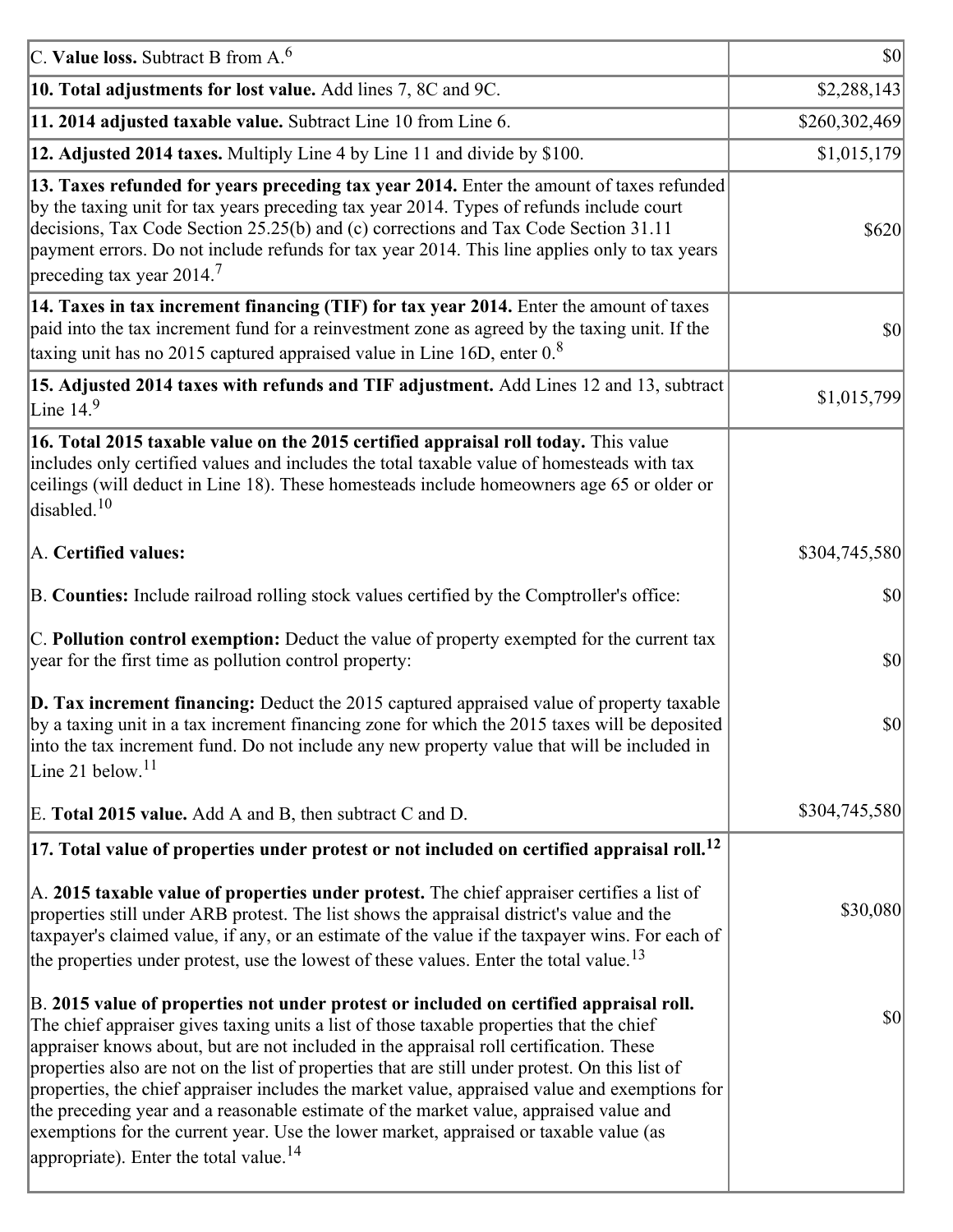| C. Total value under protest or not certified: Add A and B.                                                                                                                                                                                                                                                                                                                                                                                                                                                                                                                                                                                  | \$30,080         |
|----------------------------------------------------------------------------------------------------------------------------------------------------------------------------------------------------------------------------------------------------------------------------------------------------------------------------------------------------------------------------------------------------------------------------------------------------------------------------------------------------------------------------------------------------------------------------------------------------------------------------------------------|------------------|
| 18. 2015 tax ceilings. Counties, cities and junior colleges enter 2015 total taxable value of<br>homesteads with tax ceilings. These include the homesteads of homeowners age 65 or older<br>or disabled. Other taxing units enter 0. If your taxing units adopted the tax ceiling provision<br>$\vert$ in 2014 or a prior year for homeowners age 65 or older or disabled, use this step. <sup>15</sup>                                                                                                                                                                                                                                     | \$38,669,290     |
| 19. 2015 total taxable value. Add Lines 16E and 17C. Subtract Line 18.                                                                                                                                                                                                                                                                                                                                                                                                                                                                                                                                                                       | \$266,106,370    |
| 20. Total 2015 taxable value of properties in territory annexed after Jan. 1, 2014.<br>Include both real and personal property. Enter the 2015 value of property in territory<br>$\alpha$ annexed. <sup>16</sup>                                                                                                                                                                                                                                                                                                                                                                                                                             | <b>\$0</b>       |
| 21. Total 2015 taxable value of new improvements and new personal property located<br>in new improvements. New means the item was not on the appraisal roll in 2014. An<br>improvement is a building, structure, fixture or fence erected on or affixed to land. New<br>additions to existing improvements may be included if the appraised value can be<br>determined. New personal property in a new improvement must have been brought into the<br>taxing unit after Jan. 1, 2014, and be located in a new improvement. New improvements do<br>include property on which a tax abatement agreement has expired for $2015$ . <sup>17</sup> | \$3,007,730      |
| 22. Total adjustments to the 2015 taxable value. Add Lines 20 and 21.                                                                                                                                                                                                                                                                                                                                                                                                                                                                                                                                                                        | \$3,007,730      |
| 23. 2015 adjusted taxable value. Subtract Line 22 from Line 19.                                                                                                                                                                                                                                                                                                                                                                                                                                                                                                                                                                              | \$263,098,640    |
| <b>24. 2015 effective tax rate.</b> Divide Line 15 by Line 23 and multiply by $$100$ . <sup>18</sup>                                                                                                                                                                                                                                                                                                                                                                                                                                                                                                                                         | \$0.386090/\$100 |
| <b>25. COUNTIES ONLY.</b> Add together the effective tax rates for each type of tax the county<br>levies. The total is the 2015 county effective tax rate. <sup>19</sup>                                                                                                                                                                                                                                                                                                                                                                                                                                                                     |                  |

A county, city or hospital district that adopted the additional sales tax in November 2014 or in May 2015 must adjust its effective tax rate. The Additional Sales Tax Rate Worksheet sets out this adjustment. Do not forget to complete the Additional Sales Tax Rate Worksheet if the taxing unit adopted the additional sales tax on these dates.

<sup>1</sup>Tex. Tax Code Section  $26.012(14)$ <sup>2</sup>Tex. Tax Code Section  $26.012(14)$  $3$ Tex. Tax Code Section 26.012(13)  ${}^{4}$ Tex. Tax Code Section 26.012(15)  $5$ Tex. Tax Code Section 26.012(15)  ${}^{6}$ Tex. Tax Code Section 26.012(15)  $7$ Tex. Tax Code Section 26.012(13)  ${}^{8}$ Tex. Tax Code Section 26.03(c)  $^{9}$ Tex. Tax Code Section 26.012(13)  $10$ Tex. Tax Code Section 26.012(15) <sup>11</sup>Tex. Tax Code Section  $26.03(c)$ <sup>12</sup>Tex. Tax Code Section  $26.01(c)$ <sup>13</sup>Tex. Tax Code Section 26.04 and 26.041 <sup>14</sup>Tex. Tax Code Section 26.04 and 26.041 <sup>15</sup>Tex. Tax Code Section  $26.012(6)$  $16$ Tex. Tax Code Section 26.012(17) <sup>17</sup>Tex. Tax Code Section  $26.012(17)$ <sup>18</sup>Tex. Tax Code Section 26.04(c) <sup>19</sup>Tex. Tax Code Section 26.04(d)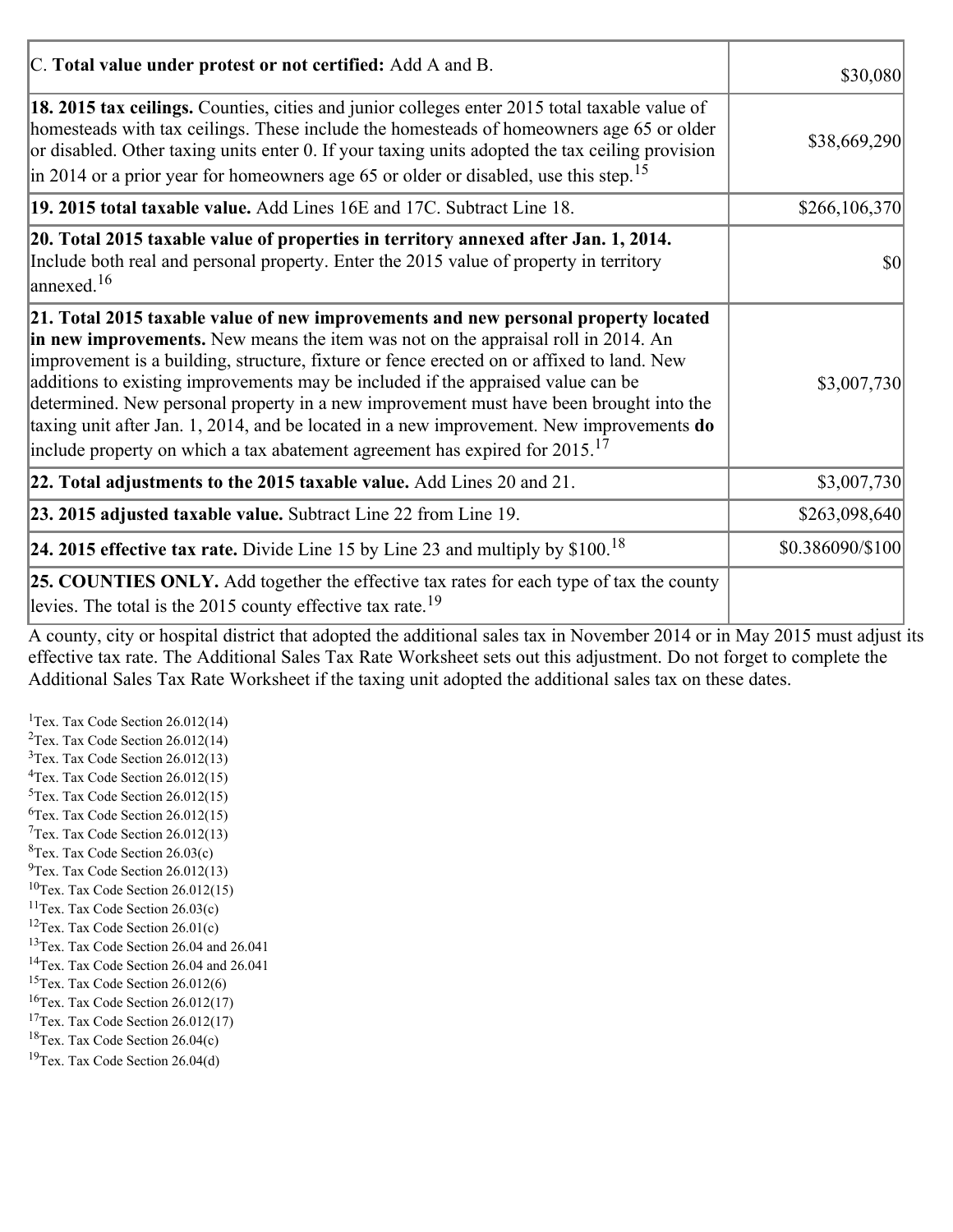## **2015 Rollback Tax Rate Worksheet CITY OF SILSBEE**

Date: 09/30/2019

| 26. 2014 maintenance and operations (M&O) tax rate.                                                                                                                                                                                                                                                                                                                                                                                                                                                                                                                                                                                                                     | \$0.390000/\$100 |
|-------------------------------------------------------------------------------------------------------------------------------------------------------------------------------------------------------------------------------------------------------------------------------------------------------------------------------------------------------------------------------------------------------------------------------------------------------------------------------------------------------------------------------------------------------------------------------------------------------------------------------------------------------------------------|------------------|
| $ 27.2014$ adjusted taxable value. Enter the amount from Line 11.                                                                                                                                                                                                                                                                                                                                                                                                                                                                                                                                                                                                       | \$260,302,469    |
| 28. 2014 M&O taxes.                                                                                                                                                                                                                                                                                                                                                                                                                                                                                                                                                                                                                                                     |                  |
|                                                                                                                                                                                                                                                                                                                                                                                                                                                                                                                                                                                                                                                                         |                  |
| A. Multiply Line 26 by Line 27 and divide by \$100.                                                                                                                                                                                                                                                                                                                                                                                                                                                                                                                                                                                                                     | \$1,015,179      |
| B. Cities, counties and hospital districts with additional sales tax: Amount of additional<br>sales tax collected and spent on M&O expenses in 2014. Enter amount from full year's sales<br>tax revenue spent for M&O in 2014 fiscal year, if any. Other taxing units enter 0. Counties<br>exclude any amount that was spent for economic development grants from the amount of<br>sales tax spent.                                                                                                                                                                                                                                                                     | \$687,995        |
| C. Counties: Enter the amount for the state criminal justice mandate. If second or later year,<br>the amount is for increased cost above last year's amount. Other taxing units enter 0.                                                                                                                                                                                                                                                                                                                                                                                                                                                                                | $ 10\rangle$     |
| D. Transferring function: If discontinuing all of a department, function or activity and<br>transferring it to another taxing unit by written contract, enter the amount spent by the taxing<br>unit discontinuing the function in the 12 months preceding the month of this calculation. If<br>the taxing unit did not operate this function for this 12-month period, use the amount spent<br>in the last full fiscal year in which the taxing unit operated the function. The taxing unit<br>discontinuing the function will subtract this amount in H below. The taxing unit receiving<br>the function will add this amount in H below. Other taxing units enter 0. | $ 10\rangle$     |
| E. Taxes refunded for years preceding tax year 2014: Enter the amount of M&O taxes<br>refunded in the preceding year for taxes before that year. Types of refunds include court<br>decisions, Tax Code Section 25.25(b) and (c) corrections and Tax Code Section 31.11<br>payment errors. Do not include refunds for tax year 2014. This line applies only to tax years<br>preceding tax year 2014.                                                                                                                                                                                                                                                                     | \$620            |
| F. Enhanced indigent health care expenditures: Enter the increased amount for the<br>current year's enhanced indigent health care expenditures above the preceding tax year's<br>enhanced indigent health care expenditures, less any state assistance.                                                                                                                                                                                                                                                                                                                                                                                                                 | \$0              |
| G. Taxes in TIF: Enter the amount of taxes paid into the tax increment fund for a<br>reinvestment zone as agreed by the taxing unit. If the taxing unit has no 2015 captured<br>appraised value in Line 16D, enter 0.                                                                                                                                                                                                                                                                                                                                                                                                                                                   | $ 10\rangle$     |
| <b>H. Adjusted M&amp;O Taxes.</b> Add A, B, C, E and F. For unit with D, subtract if discontinuing<br>function and add if receiving function. Subtract G.                                                                                                                                                                                                                                                                                                                                                                                                                                                                                                               | \$1,703,794      |
| 29. 2015 adjusted taxable value. Enter Line 23 from the Effective Tax Rate Worksheet.                                                                                                                                                                                                                                                                                                                                                                                                                                                                                                                                                                                   | \$263,098,640    |
| 30. 2015 effective maintenance and operations rate. Divide Line 28H by Line 29 and<br>multiply by \$100.                                                                                                                                                                                                                                                                                                                                                                                                                                                                                                                                                                | \$0.647588/\$100 |
| $31.2015$ rollback maintenance and operation rate. Multiply Line 30 by 1.08.                                                                                                                                                                                                                                                                                                                                                                                                                                                                                                                                                                                            | \$0.699395/\$100 |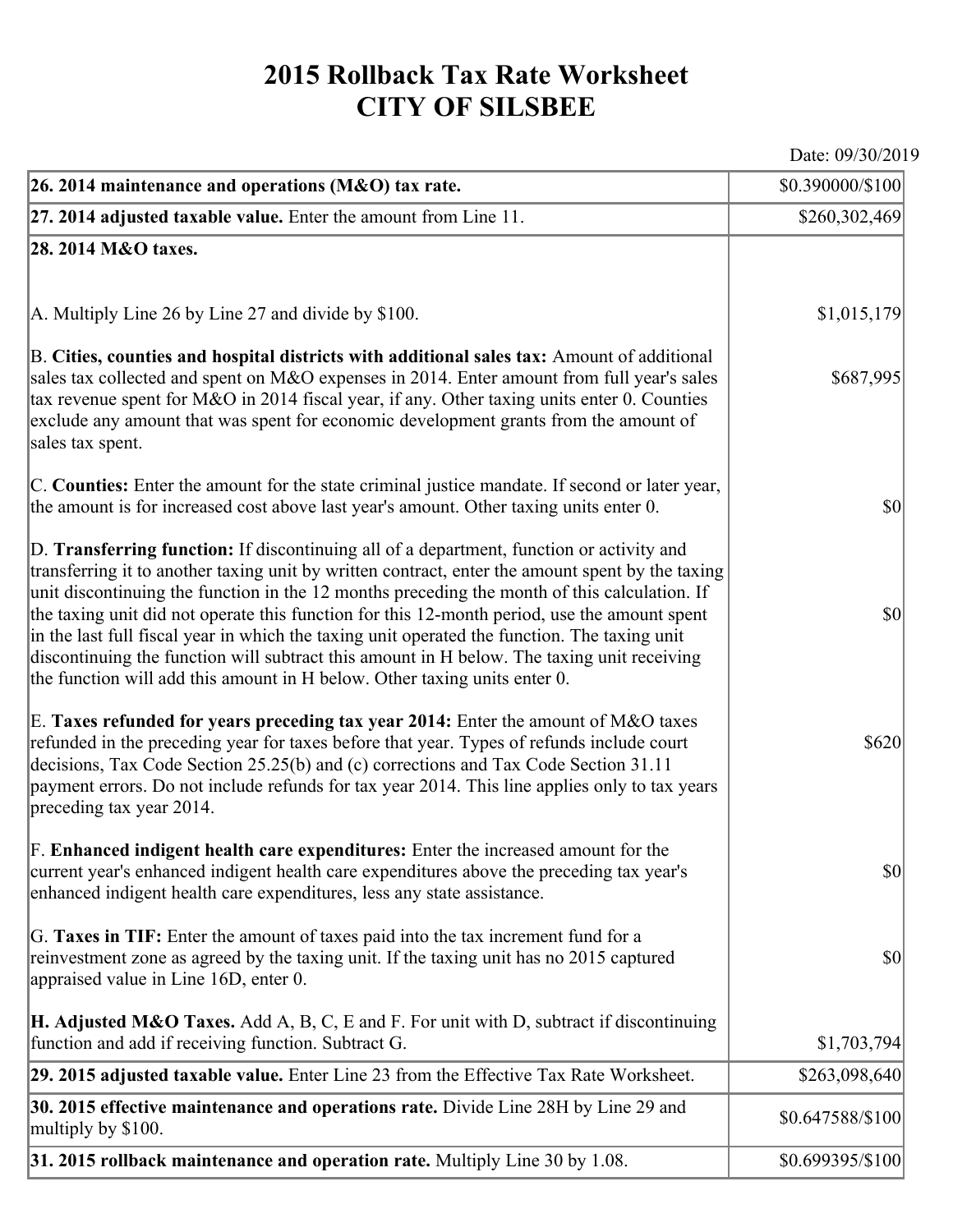| 32. Total 2015 debt to be paid with property taxes and additional sales tax revenue.                                                                                                    |                  |
|-----------------------------------------------------------------------------------------------------------------------------------------------------------------------------------------|------------------|
| "Debt" means the interest and principal that will be paid on debts that:                                                                                                                |                  |
| $(1)$ are paid by property taxes,                                                                                                                                                       |                  |
| $(2)$ are secured by property taxes,<br>$(3)$ are scheduled for payment over a period longer than one year and                                                                          |                  |
| $(4)$ are not classified in the taxing unit's budget as M&O expenses.                                                                                                                   |                  |
| A. Debt also includes contractual payments to other taxing units that have incurred debts on<br>behalf of this taxing unit, if those debts meet the four conditions above. Include only | 30               |
| amounts that will be paid from property tax revenue. Do not include appraisal district budget<br>payments. List the debt in Schedule B: Debt Service.                                   |                  |
| B. Subtract <b>unencumbered fund amount</b> used to reduce total debt.                                                                                                                  | \$0              |
| C. Subtract <b>amount paid</b> from other resources.                                                                                                                                    |                  |
| D. Adjusted debt. Subtract B and C from A.                                                                                                                                              | 30               |
|                                                                                                                                                                                         | $ 10\rangle$     |
| 33. Certified 2014 excess debt collections. Enter the amount certified by the collector.                                                                                                | \$0              |
| 34. Adjusted 2015 debt. Subtract Line 33 from Line 32D.                                                                                                                                 | \$0              |
| 35. Certified 2015 anticipated collection rate. Enter the rate certified by the collector. If<br>the rate is 100 percent or greater, enter 100 percent.                                 | 0%               |
| 36. 2015 debt adjusted for collections. Divide Line 34 by Line 35                                                                                                                       | \$0              |
| 37. 2015 total taxable value. Enter the amount on Line 19.                                                                                                                              | \$266, 106, 370] |
| <b>38. 2015 debt tax rate.</b> Divide Line 36 by Line 37 and multiply by \$100.                                                                                                         | \$0/\$100        |
| 39. 2015 rollback tax rate. Add Lines 31 and 38.                                                                                                                                        | \$0.699395/\$100 |
| 40. COUNTIES ONLY. Add together the rollback tax rates for each type of tax the county<br>levies. The total is the 2015 county rollback tax rate.                                       |                  |

Ï

A taxing unit that adopted the additional sales tax must complete the lines for the Additional Sales Tax Rate. A taxing unit seeking additional rollback protection for pollution control expenses completes the Additional Rollback Protection for Pollution Control.